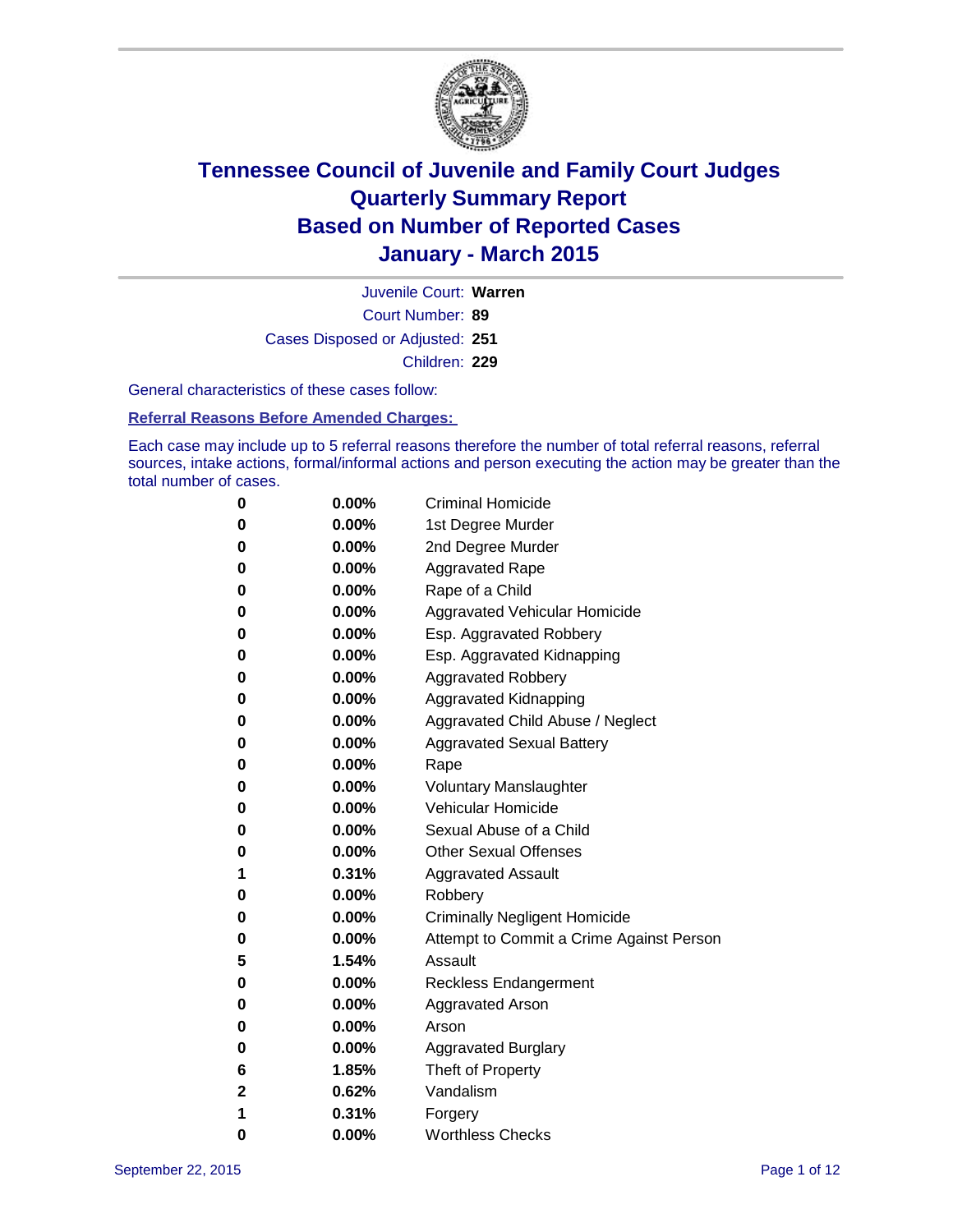

Court Number: **89** Juvenile Court: **Warren** Cases Disposed or Adjusted: **251** Children: **229**

#### **Referral Reasons Before Amended Charges:**

Each case may include up to 5 referral reasons therefore the number of total referral reasons, referral sources, intake actions, formal/informal actions and person executing the action may be greater than the total number of cases.

| 0            | 0.00%  | Illegal Possession / Fraudulent Use of Credit / Debit Cards |
|--------------|--------|-------------------------------------------------------------|
| 0            | 0.00%  | <b>Burglary</b>                                             |
| 0            | 0.00%  | Unauthorized Use of a Vehicle                               |
| 0            | 0.00%  | <b>Cruelty to Animals</b>                                   |
| 0            | 0.00%  | Sale of Controlled Substances                               |
| 4            | 1.23%  | <b>Other Drug Offenses</b>                                  |
| 19           | 5.85%  | Possession of Controlled Substances                         |
| 1            | 0.31%  | <b>Criminal Attempt</b>                                     |
| 0            | 0.00%  | Carrying Weapons on School Property                         |
| 0            | 0.00%  | Unlawful Carrying / Possession of a Weapon                  |
| 0            | 0.00%  | <b>Evading Arrest</b>                                       |
| 0            | 0.00%  | Escape                                                      |
| 0            | 0.00%  | Driving Under Influence (DUI)                               |
| 3            | 0.92%  | Possession / Consumption of Alcohol                         |
| 0            | 0.00%  | Resisting Stop, Frisk, Halt, Arrest or Search               |
| 0            | 0.00%  | <b>Aggravated Criminal Trespass</b>                         |
| 3            | 0.92%  | Harassment                                                  |
| 3            | 0.92%  | Failure to Appear                                           |
| 0            | 0.00%  | Filing a False Police Report                                |
| 1            | 0.31%  | Criminal Impersonation                                      |
| 9            | 2.77%  | <b>Disorderly Conduct</b>                                   |
| 0            | 0.00%  | <b>Criminal Trespass</b>                                    |
| 1            | 0.31%  | <b>Public Intoxication</b>                                  |
| 0            | 0.00%  | Gambling                                                    |
| 85           | 26.15% | Traffic                                                     |
| 1            | 0.31%  | <b>Local Ordinances</b>                                     |
| $\mathbf{2}$ | 0.62%  | Violation of Wildlife Regulations                           |
| 5            | 1.54%  | Contempt of Court                                           |
| 12           | 3.69%  | Violation of Probation                                      |
| 4            | 1.23%  | Violation of Aftercare                                      |
| 9            | 2.77%  | <b>Unruly Behavior</b>                                      |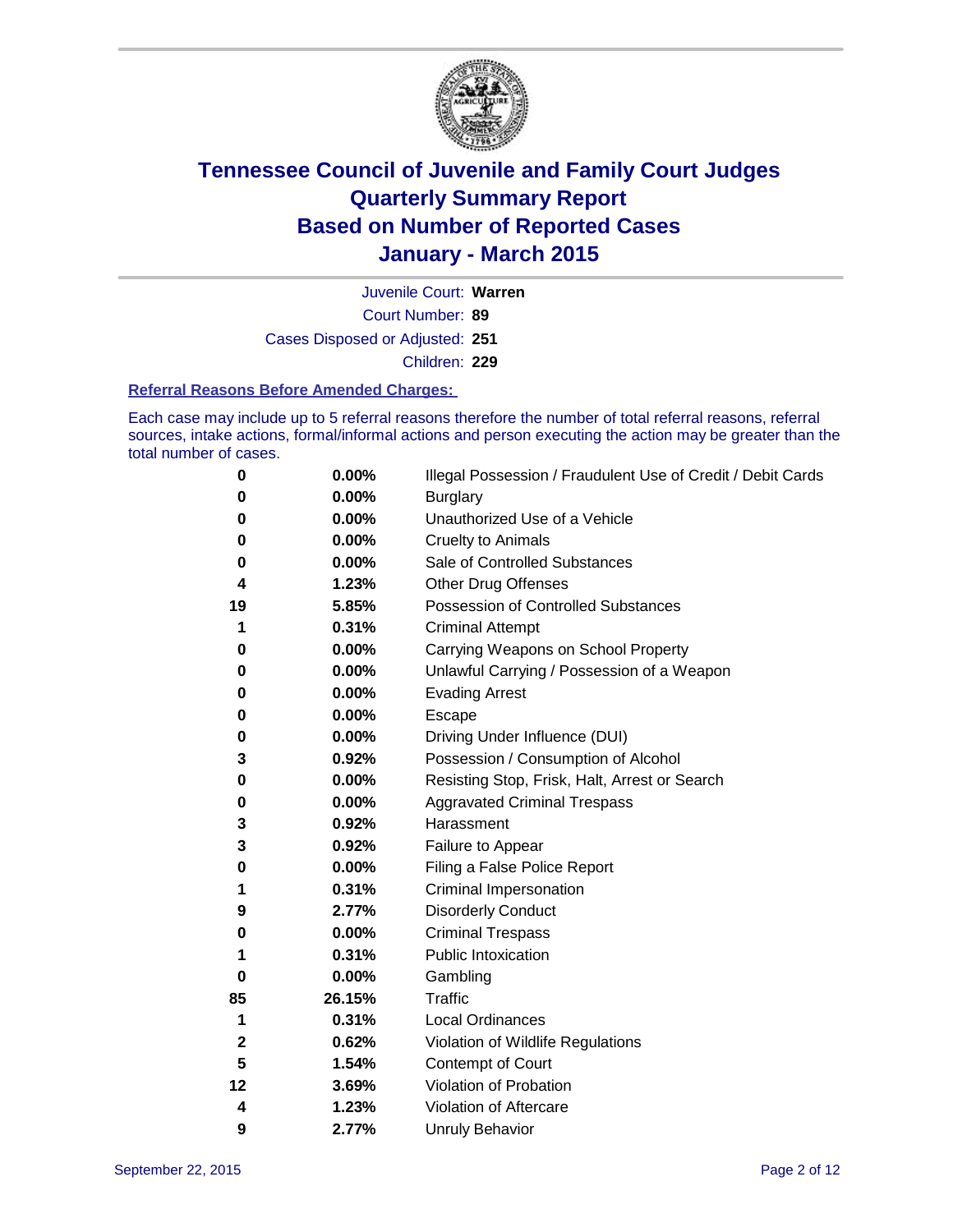

Court Number: **89** Juvenile Court: **Warren** Cases Disposed or Adjusted: **251** Children: **229**

#### **Referral Reasons Before Amended Charges:**

Each case may include up to 5 referral reasons therefore the number of total referral reasons, referral sources, intake actions, formal/informal actions and person executing the action may be greater than the total number of cases.

| 116 | 35.69%   | Truancy                                |  |
|-----|----------|----------------------------------------|--|
| 5   | 1.54%    | In-State Runaway                       |  |
| 0   | 0.00%    | Out-of-State Runaway                   |  |
| 9   | 2.77%    | Possession of Tobacco Products         |  |
| 5   | 1.54%    | Violation of a Valid Court Order       |  |
| 0   | 0.00%    | <b>Violation of Curfew</b>             |  |
| 0   | 0.00%    | Sexually Abused Child                  |  |
| 0   | 0.00%    | <b>Physically Abused Child</b>         |  |
| 0   | 0.00%    | Dependency / Neglect                   |  |
| 0   | 0.00%    | <b>Termination of Parental Rights</b>  |  |
| 0   | 0.00%    | <b>Violation of Pretrial Diversion</b> |  |
| 0   | 0.00%    | Violation of Informal Adjustment       |  |
| 13  | 4.00%    | <b>Judicial Review</b>                 |  |
| 0   | 0.00%    | <b>Administrative Review</b>           |  |
| 0   | 0.00%    | <b>Foster Care Review</b>              |  |
| 0   | 0.00%    | Custody                                |  |
| 0   | 0.00%    | Visitation                             |  |
| 0   | 0.00%    | Paternity / Legitimation               |  |
| 0   | $0.00\%$ | <b>Child Support</b>                   |  |
| 0   | 0.00%    | <b>Request for Medical Treatment</b>   |  |
| 0   | 0.00%    | <b>Consent to Marry</b>                |  |
| 0   | 0.00%    | Other                                  |  |
| 325 | 100.00%  | <b>Total Referrals</b>                 |  |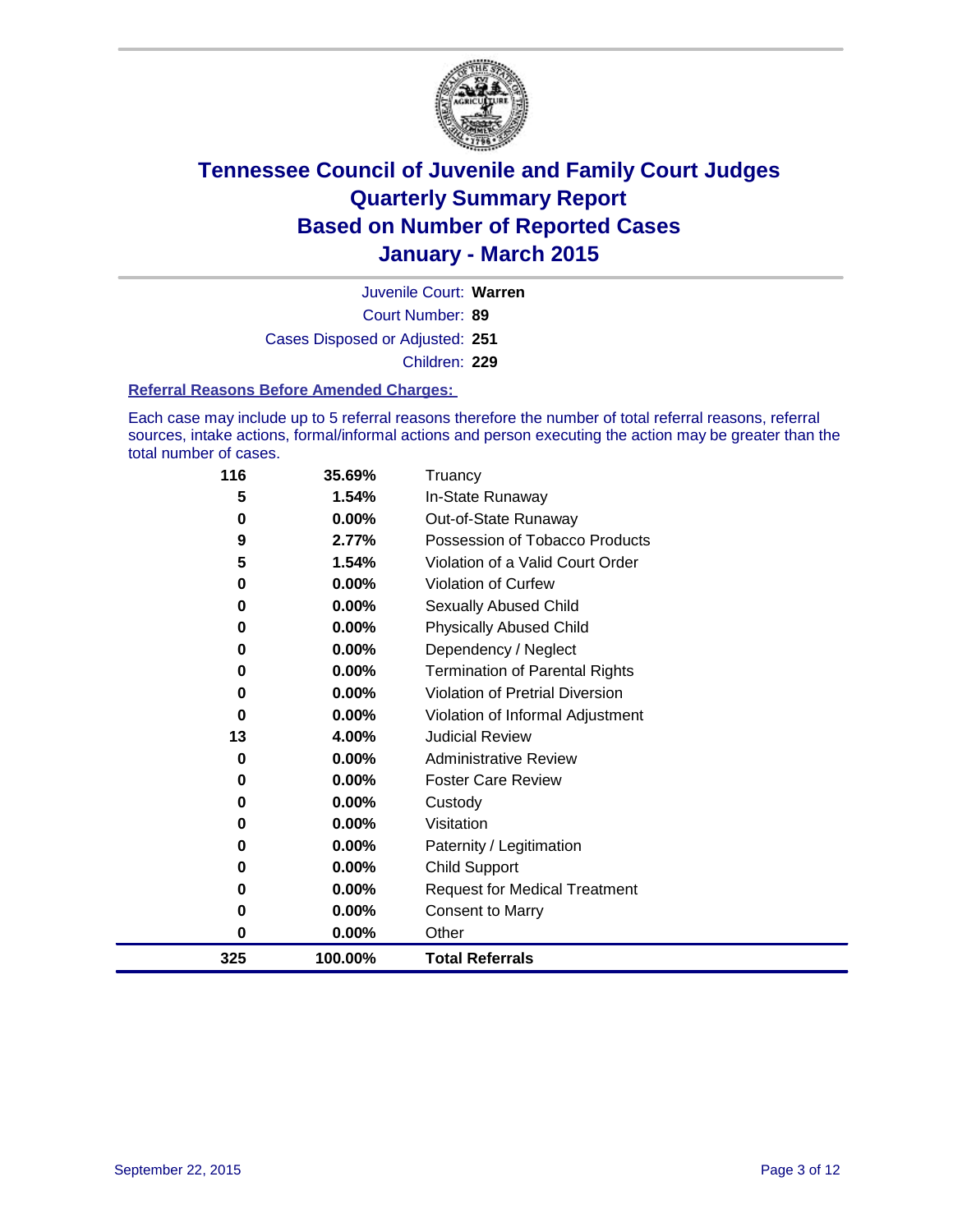

| Juvenile Court: Warren     |                                 |                  |  |  |  |  |
|----------------------------|---------------------------------|------------------|--|--|--|--|
|                            | Court Number: 89                |                  |  |  |  |  |
|                            | Cases Disposed or Adjusted: 251 |                  |  |  |  |  |
|                            |                                 | Children: 229    |  |  |  |  |
| <b>Referral Sources: 1</b> |                                 |                  |  |  |  |  |
| 151                        | 46.46%                          | Law Enforcement  |  |  |  |  |
| 10                         | 3.08%                           | Parents          |  |  |  |  |
| 0                          | $0.00\%$                        | <b>Relatives</b> |  |  |  |  |

| 325 | 100.00%       | <b>Total Referral Sources</b>     |  |
|-----|---------------|-----------------------------------|--|
| 0   | 0.00%         | Other                             |  |
| 0   | $0.00\%$      | Unknown                           |  |
| 0   | 0.00%         | Hospital                          |  |
| 0   | 0.00%         | Child & Parent                    |  |
| 3   | 0.92%         | Victim                            |  |
| 4   | 1.23%         | <b>Other Court</b>                |  |
| 0   | 0.00%         | Social Agency                     |  |
| 30  | 9.23%         | <b>Court Staff</b>                |  |
| 0   | 0.00%         | <b>District Attorney's Office</b> |  |
| 0   | 0.00%         | <b>Other State Department</b>     |  |
| 13  | 4.00%         | <b>DCS</b>                        |  |
| 0   | 0.00%         | <b>CSA</b>                        |  |
| 113 | 34.77%        | School                            |  |
|     | 0.31%         | Self                              |  |
| ν   | <b>U.UU70</b> | Relatives                         |  |

### **Age of Child at Referral: 2**

| 229            | 100.00%  | <b>Total Child Count</b> |
|----------------|----------|--------------------------|
| 0              | $0.00\%$ | <b>Unknown</b>           |
| $\overline{2}$ | 0.87%    | Ages 19 and Over         |
| 56             | 24.45%   | Ages 17 through 18       |
| 83             | 36.24%   | Ages 15 through 16       |
| 50             | 21.83%   | Ages 13 through 14       |
| 17             | 7.42%    | Ages 11 through 12       |
| 21             | 9.17%    | Ages 10 and Under        |
|                |          |                          |

<sup>1</sup> If different than number of Referral Reasons (325), verify accuracy of your court's data.

One child could be counted in multiple categories, verify accuracy of your court's data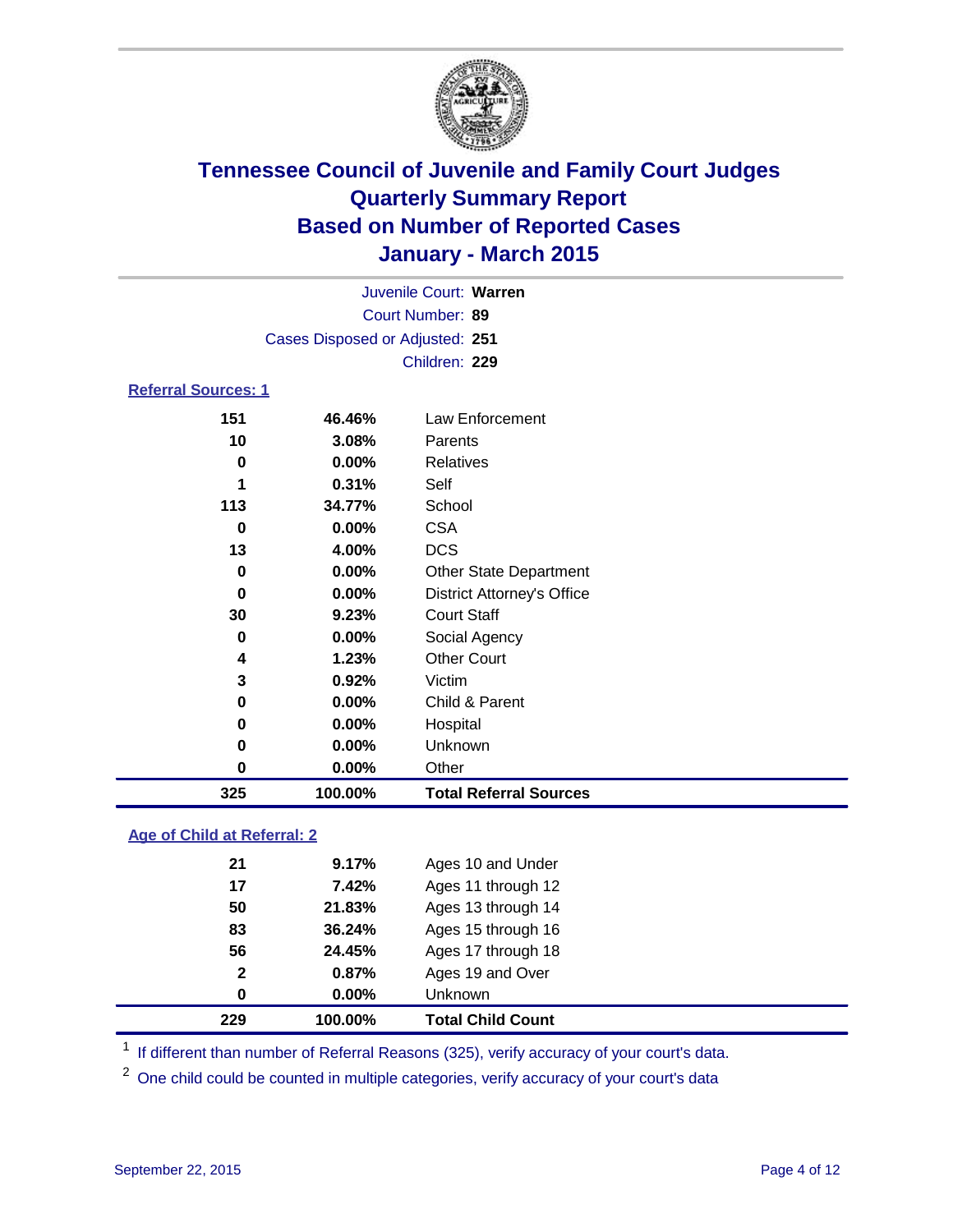

| Juvenile Court: Warren                  |                                 |                          |  |  |  |  |
|-----------------------------------------|---------------------------------|--------------------------|--|--|--|--|
| Court Number: 89                        |                                 |                          |  |  |  |  |
|                                         | Cases Disposed or Adjusted: 251 |                          |  |  |  |  |
|                                         |                                 | Children: 229            |  |  |  |  |
| <b>Sex of Child: 1</b>                  |                                 |                          |  |  |  |  |
| 135                                     | 58.95%                          | Male                     |  |  |  |  |
| 94                                      | 41.05%                          | Female                   |  |  |  |  |
| $\bf{0}$                                | 0.00%                           | Unknown                  |  |  |  |  |
| 229                                     | 100.00%                         | <b>Total Child Count</b> |  |  |  |  |
| Race of Child: 1                        |                                 |                          |  |  |  |  |
| 213                                     | 93.01%                          | White                    |  |  |  |  |
| 9                                       | 3.93%                           | African American         |  |  |  |  |
| 0                                       | 0.00%                           | Native American          |  |  |  |  |
| 1                                       | 0.44%                           | Asian                    |  |  |  |  |
| 6                                       | 2.62%                           | Mixed                    |  |  |  |  |
| $\bf{0}$                                | 0.00%                           | Unknown                  |  |  |  |  |
| 229                                     | 100.00%                         | <b>Total Child Count</b> |  |  |  |  |
| <b>Hispanic Origin: 1</b>               |                                 |                          |  |  |  |  |
| 24                                      | 10.48%                          | Yes                      |  |  |  |  |
| 205                                     | 89.52%                          | No                       |  |  |  |  |
| 0                                       | 0.00%                           | Unknown                  |  |  |  |  |
| 229                                     | 100.00%                         | <b>Total Child Count</b> |  |  |  |  |
| <b>School Enrollment of Children: 1</b> |                                 |                          |  |  |  |  |
| 222                                     | 96.94%                          | Yes                      |  |  |  |  |
| 7                                       | 3.06%                           | No                       |  |  |  |  |
| $\mathbf 0$                             | 0.00%                           | Unknown                  |  |  |  |  |
| 229                                     | 100.00%                         | <b>Total Child Count</b> |  |  |  |  |

One child could be counted in multiple categories, verify accuracy of your court's data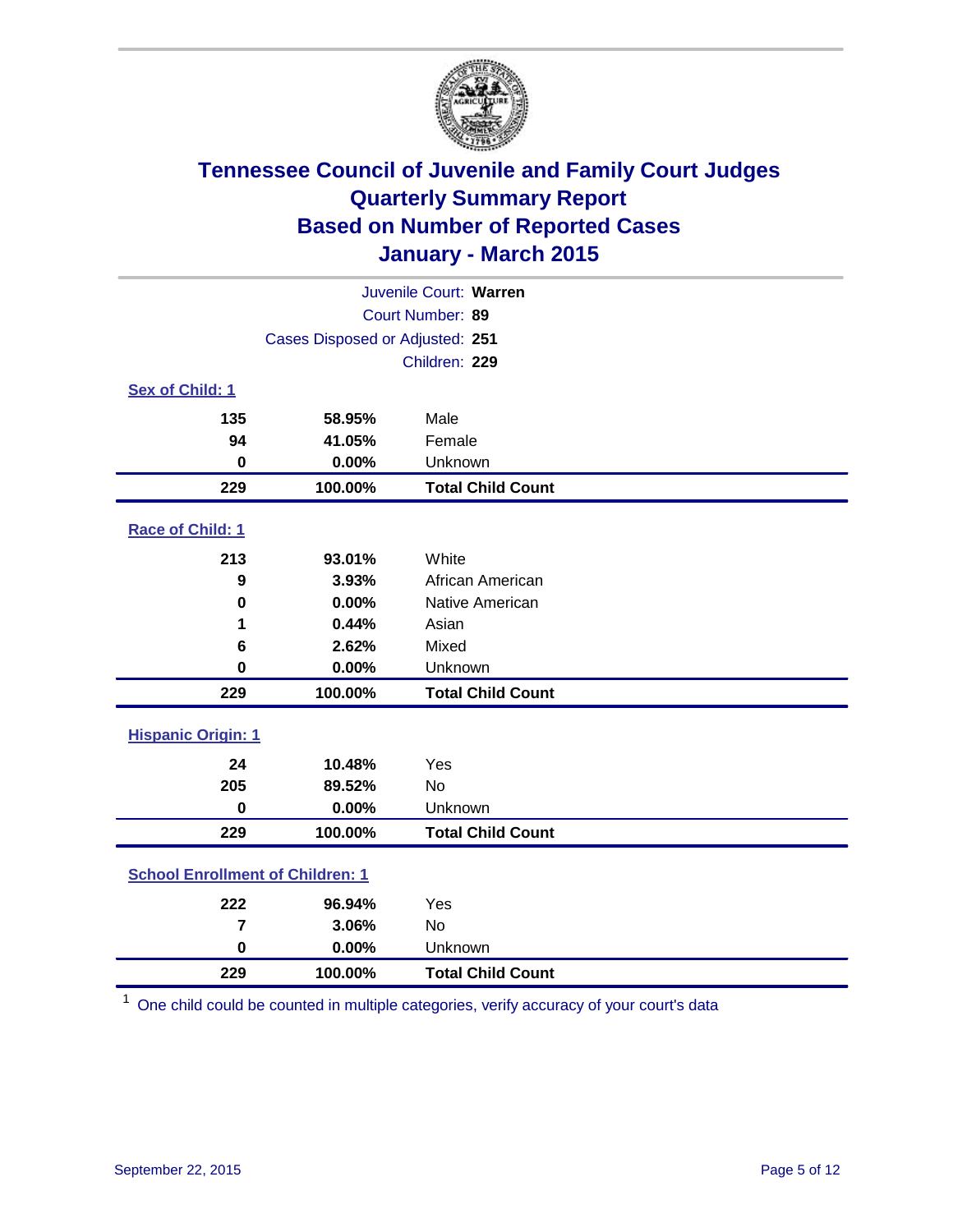

| Juvenile Court: Warren                             |                                        |                              |  |  |  |  |  |
|----------------------------------------------------|----------------------------------------|------------------------------|--|--|--|--|--|
| Court Number: 89                                   |                                        |                              |  |  |  |  |  |
|                                                    | Cases Disposed or Adjusted: 251        |                              |  |  |  |  |  |
|                                                    |                                        | Children: 229                |  |  |  |  |  |
| Living Arrangement of Child at Time of Referral: 1 |                                        |                              |  |  |  |  |  |
| 58                                                 | With Both Biological Parents<br>25.33% |                              |  |  |  |  |  |
| $0.00\%$<br>With Father and Stepmother<br>0        |                                        |                              |  |  |  |  |  |
| With Mother and Stepfather<br>1.75%<br>4           |                                        |                              |  |  |  |  |  |
| 114                                                | 49.78%<br>With Mother                  |                              |  |  |  |  |  |
| 25<br>10.92%<br>With Father                        |                                        |                              |  |  |  |  |  |
| 17                                                 | 7.42%                                  | <b>With Relatives</b>        |  |  |  |  |  |
| 0                                                  | $0.00\%$                               | <b>With Adoptive Parents</b> |  |  |  |  |  |

 **0.87%** With Foster Family **1.75%** In a Group Home **0.00%** In a Residential Center

 **0.00%** In an Institution **1.31%** Independent **0.44%** Unknown **0.44%** Other

**100.00% Total Child Count**

### **Type of Detention: 2**

| 251      | 100.00%  | <b>Total Detention Count</b> |
|----------|----------|------------------------------|
| $\bf{0}$ | $0.00\%$ | Other                        |
| 250      | 99.60%   | Does Not Apply               |
| 0        | $0.00\%$ | <b>Unknown</b>               |
| 0        | $0.00\%$ | <b>Psychiatric Hospital</b>  |
| 0        | 0.00%    | Jail - No Separation         |
| 0        | 0.00%    | Jail - Partial Separation    |
| 0        | 0.00%    | Jail - Complete Separation   |
| 1        | 0.40%    | Juvenile Detention Facility  |
| 0        | $0.00\%$ | Non-Secure Placement         |
|          |          |                              |

<sup>1</sup> One child could be counted in multiple categories, verify accuracy of your court's data

If different than number of Cases (251) verify accuracy of your court's data.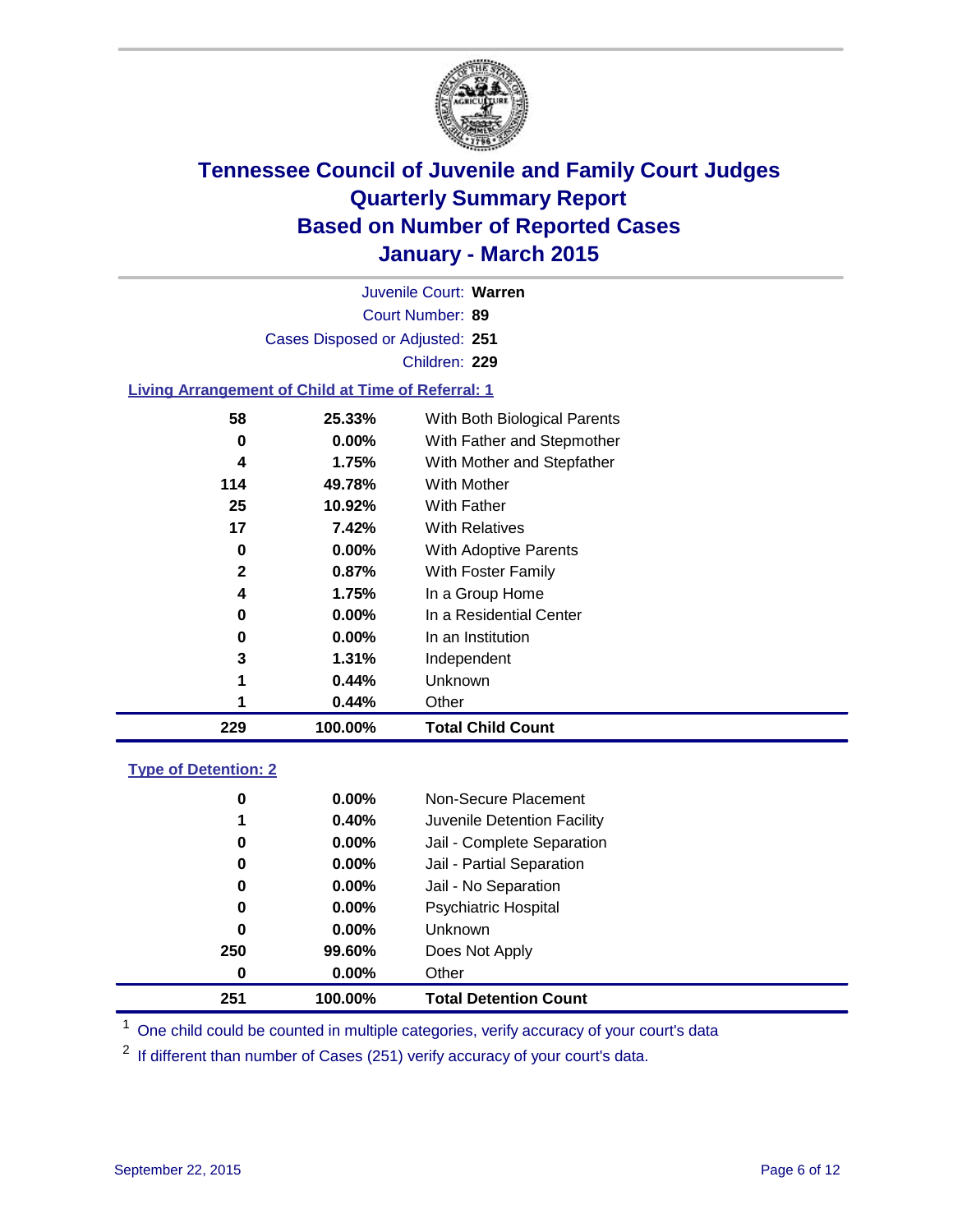

|                                                    |                          | Juvenile Court: Warren               |  |  |  |
|----------------------------------------------------|--------------------------|--------------------------------------|--|--|--|
|                                                    | Court Number: 89         |                                      |  |  |  |
| Cases Disposed or Adjusted: 251                    |                          |                                      |  |  |  |
|                                                    |                          | Children: 229                        |  |  |  |
| <b>Placement After Secure Detention Hearing: 1</b> |                          |                                      |  |  |  |
| 0                                                  | 0.00%                    | Returned to Prior Living Arrangement |  |  |  |
| 0                                                  | 0.00%                    | Juvenile Detention Facility          |  |  |  |
| 0                                                  | 0.00%                    | Jail                                 |  |  |  |
| 1                                                  | 0.40%                    | Shelter / Group Home                 |  |  |  |
| $\mathbf 2$                                        | 0.80%                    | <b>Foster Family Home</b>            |  |  |  |
| 0                                                  | 0.00%                    | <b>Psychiatric Hospital</b>          |  |  |  |
| 0                                                  | 0.00%                    | Unknown                              |  |  |  |
| 247                                                | 98.41%<br>Does Not Apply |                                      |  |  |  |
| 1                                                  | 0.40%<br>Other           |                                      |  |  |  |
| 251                                                | 100.00%                  | <b>Total Placement Count</b>         |  |  |  |
| <b>Intake Actions: 2</b>                           |                          |                                      |  |  |  |
| 231                                                | 71.08%                   | <b>Petition Filed</b>                |  |  |  |
| $\bf{0}$                                           | 0.00%                    | <b>Motion Filed</b>                  |  |  |  |
| 86                                                 | 26.46%                   | <b>Citation Processed</b>            |  |  |  |
| 0                                                  | 0.00%                    | Notification of Paternity Processed  |  |  |  |
| 7                                                  | 2.15%                    | Scheduling of Judicial Review        |  |  |  |
| 0                                                  | 0.00%                    | Scheduling of Administrative Review  |  |  |  |
| 0                                                  | 0.00%                    | Scheduling of Foster Care Review     |  |  |  |
| 0                                                  | 0.00%                    | Unknown                              |  |  |  |
| 0                                                  | 0.00%                    | Does Not Apply                       |  |  |  |
| 1                                                  | 0.31%                    | Other                                |  |  |  |
| 325                                                | 100.00%                  | <b>Total Intake Count</b>            |  |  |  |

<sup>1</sup> If different than number of Cases (251) verify accuracy of your court's data.

If different than number of Referral Reasons (325), verify accuracy of your court's data.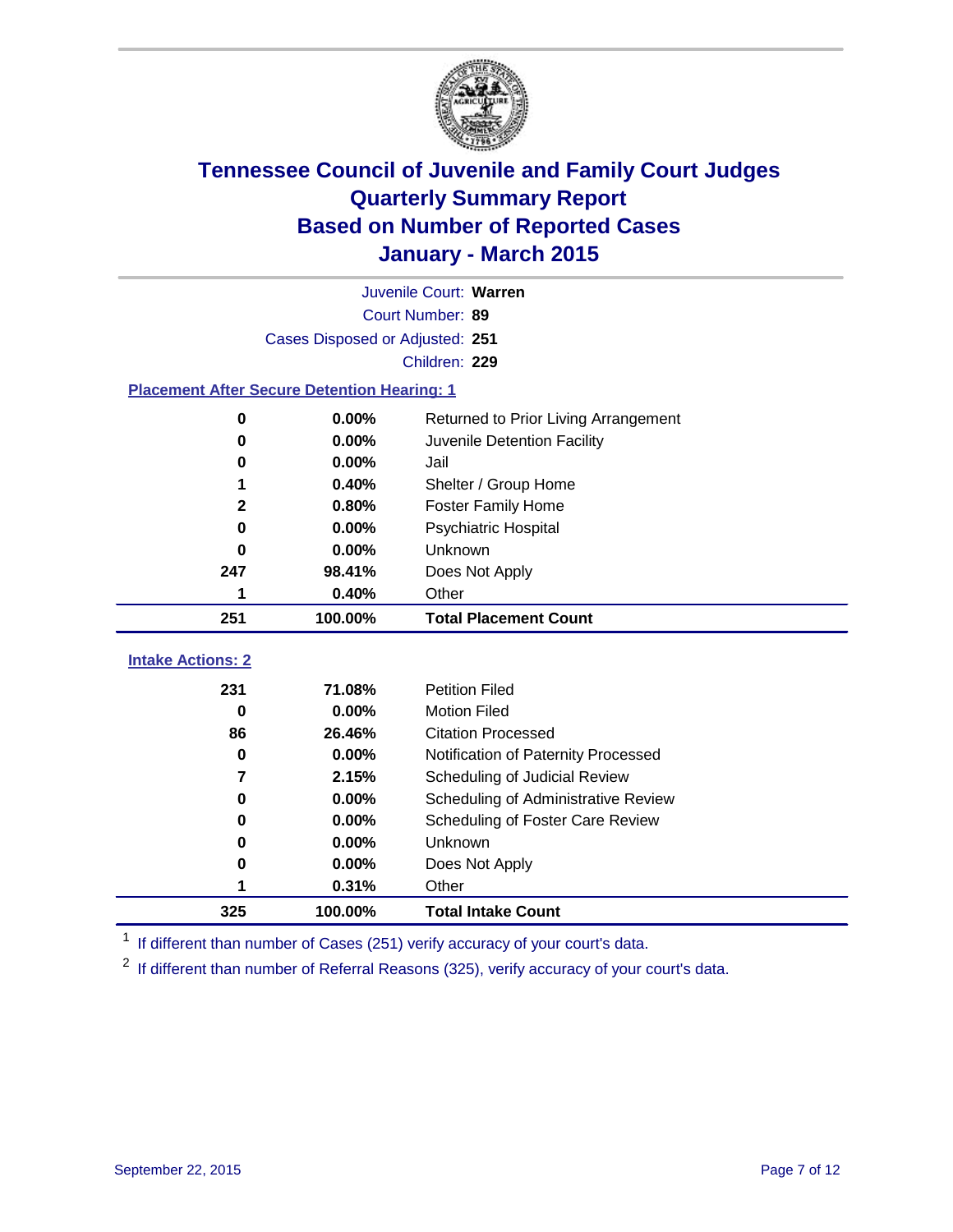

Court Number: **89** Juvenile Court: **Warren** Cases Disposed or Adjusted: **251** Children: **229**

### **Last Grade Completed by Child: 1**

| 229            | 100.00%        | <b>Total Child Count</b> |
|----------------|----------------|--------------------------|
| $\bf{0}$       | 0.00%          | Other                    |
| 0              | 0.00%          | Unknown                  |
| 6              | 2.62%          | Never Attended School    |
| 0              | 0.00%          | Graduated                |
| 1              | 0.44%          | <b>GED</b>               |
| 0              | 0.00%          | Non-Graded Special Ed    |
| 6              | 2.62%          | 12th Grade               |
| 24             | 10.48%         | 11th Grade               |
| 56             | 24.45%         | 10th Grade               |
| $\bf{0}$       | 0.00%          | 9th Grade                |
| 34             | 14.85%         | 9th Grade                |
| $\bf{0}$       | 0.00%          | 8th Grade                |
| 31             | 13.54%         | 8th Grade                |
| $\bf{0}$       | 0.00%          | 7th Grade                |
| 27             | 11.79%         | 7th Grade                |
| 18<br>$\bf{0}$ | 7.86%<br>0.00% | 6th Grade<br>6th Grade   |
| $\bf{0}$       | 0.00%          | 5th Grade                |
| 8              | 3.49%          | 5th Grade                |
| 0              | 0.00%          | 4th Grade                |
| 5              | 2.18%          | 4th Grade                |
| 0              | 0.00%          | 3rd Grade                |
| 3              | 1.31%          | 3rd Grade                |
| 0              | 0.00%          | 2nd Grade                |
| 3              | 1.31%          | 2nd Grade                |
| 0              | 0.00%          | 1st Grade                |
| 4              | 1.75%          | 1st Grade                |
| 3              | 1.31%          | Kindergarten             |
| $\bf{0}$       | 0.00%          | Preschool                |
| $\bf{0}$       | 0.00%          | Too Young for School     |
|                |                |                          |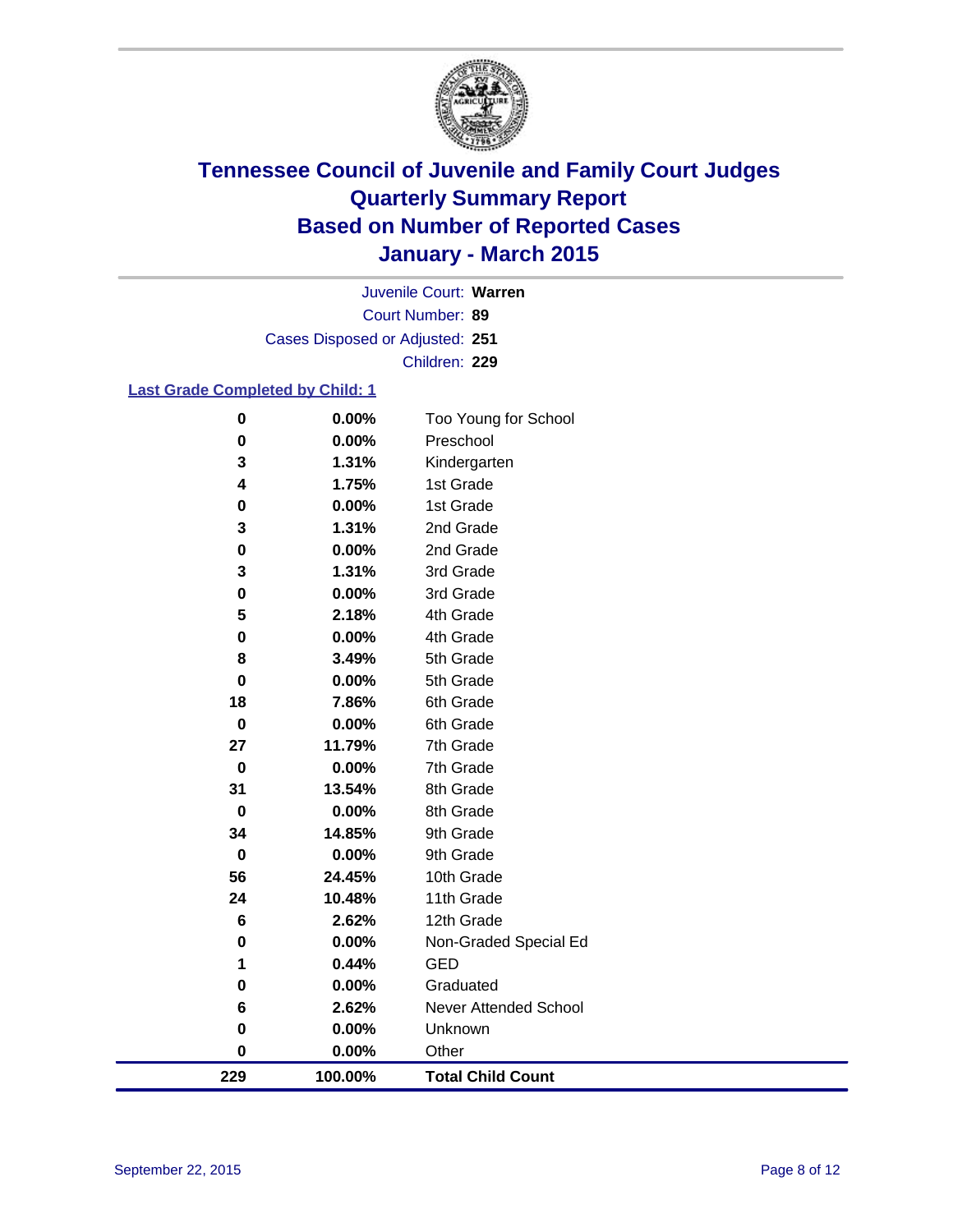

| Juvenile Court: Warren          |                                         |                |                                                                                                     |  |  |
|---------------------------------|-----------------------------------------|----------------|-----------------------------------------------------------------------------------------------------|--|--|
| Court Number: 89                |                                         |                |                                                                                                     |  |  |
| Cases Disposed or Adjusted: 251 |                                         |                |                                                                                                     |  |  |
|                                 |                                         | Children: 229  |                                                                                                     |  |  |
|                                 | <b>Enrolled in Special Education: 1</b> |                |                                                                                                     |  |  |
| 9                               | 3.93%                                   | Yes            |                                                                                                     |  |  |
| 220                             | 96.07%                                  | No             |                                                                                                     |  |  |
| 0                               | $0.00\%$                                | <b>Unknown</b> |                                                                                                     |  |  |
| 229                             | 100.00%                                 |                | <b>Total Child Count</b>                                                                            |  |  |
|                                 |                                         |                | $\frac{1}{2}$ One obild equid be counted in multiple estegation verify conveny of your courtle data |  |  |

<sup>1</sup> One child could be counted in multiple categories, verify accuracy of your court's data

| 325                          | 100.00% | <b>Total Action Count</b> |
|------------------------------|---------|---------------------------|
| 0                            | 0.00%   | Unknown                   |
| 0                            | 0.00%   | Other                     |
| 67                           | 20.62%  | <b>YSO</b>                |
| 0                            | 0.00%   | Magistrate                |
| 258                          | 79.38%  | Judge                     |
| <b>Action Executed By: 1</b> |         |                           |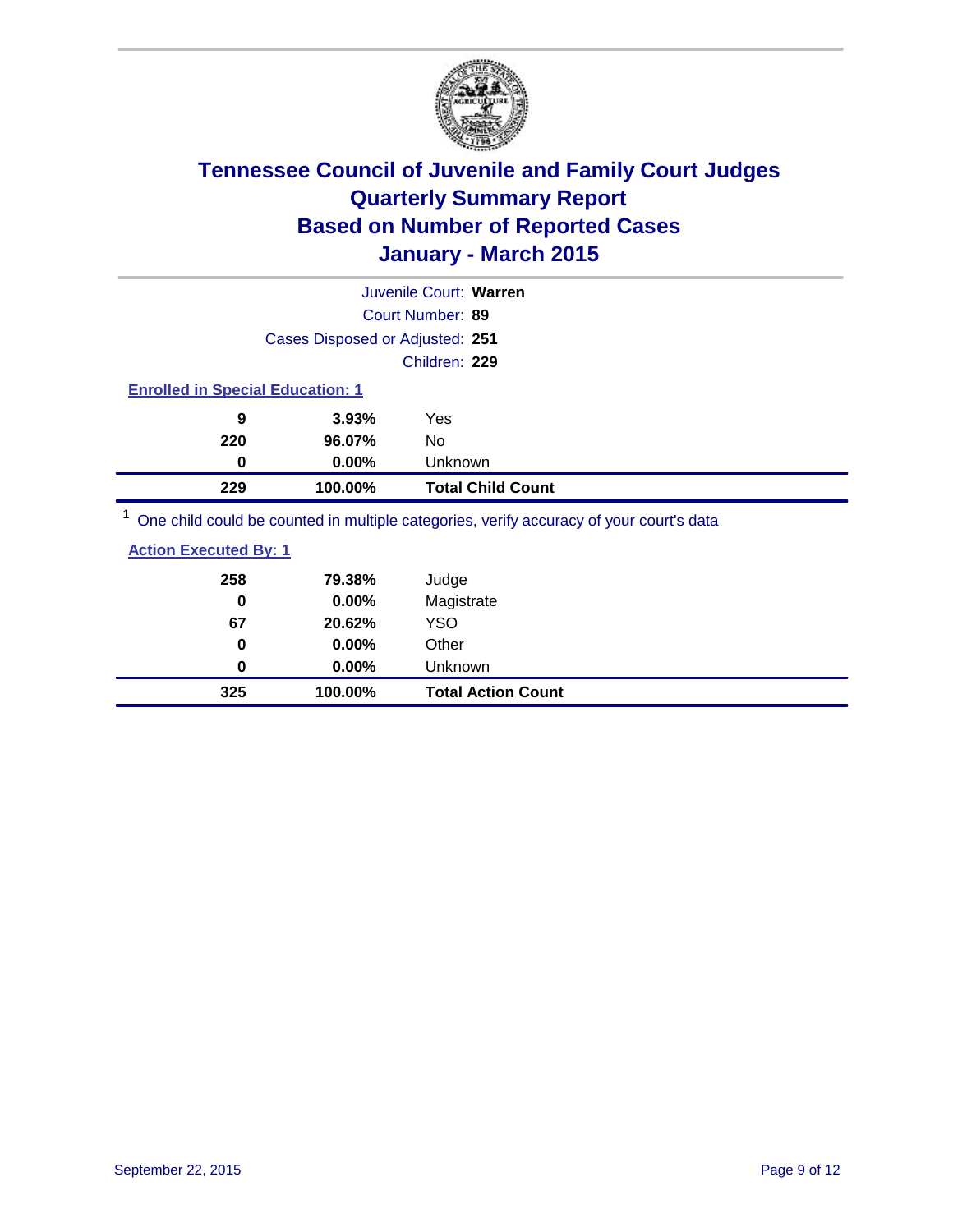

Court Number: **89** Juvenile Court: **Warren** Cases Disposed or Adjusted: **251** Children: **229**

### **Formal / Informal Actions: 1**

| 15  | 4.62%    | Dismissed                                        |
|-----|----------|--------------------------------------------------|
|     | 0.31%    | Retired / Nolle Prosequi                         |
| 85  | 26.15%   | <b>Complaint Substantiated Delinquent</b>        |
| 151 | 46.46%   | <b>Complaint Substantiated Status Offender</b>   |
| 0   | $0.00\%$ | <b>Complaint Substantiated Dependent/Neglect</b> |
| 0   | $0.00\%$ | <b>Complaint Substantiated Abused</b>            |
| 0   | $0.00\%$ | <b>Complaint Substantiated Mentally III</b>      |
| 67  | 20.62%   | Informal Adjustment                              |
| 0   | $0.00\%$ | <b>Pretrial Diversion</b>                        |
| 0   | $0.00\%$ | <b>Transfer to Adult Court Hearing</b>           |
| 0   | $0.00\%$ | Charges Cleared by Transfer to Adult Court       |
| 0   | $0.00\%$ | Special Proceeding                               |
| 6   | 1.85%    | <b>Review Concluded</b>                          |
| 0   | $0.00\%$ | Case Held Open                                   |
| 0   | $0.00\%$ | Other                                            |
| 0   | $0.00\%$ | Unknown                                          |
| 325 | 100.00%  | <b>Total Action Count</b>                        |

<sup>1</sup> If different than number of Referral Reasons (325), verify accuracy of your court's data.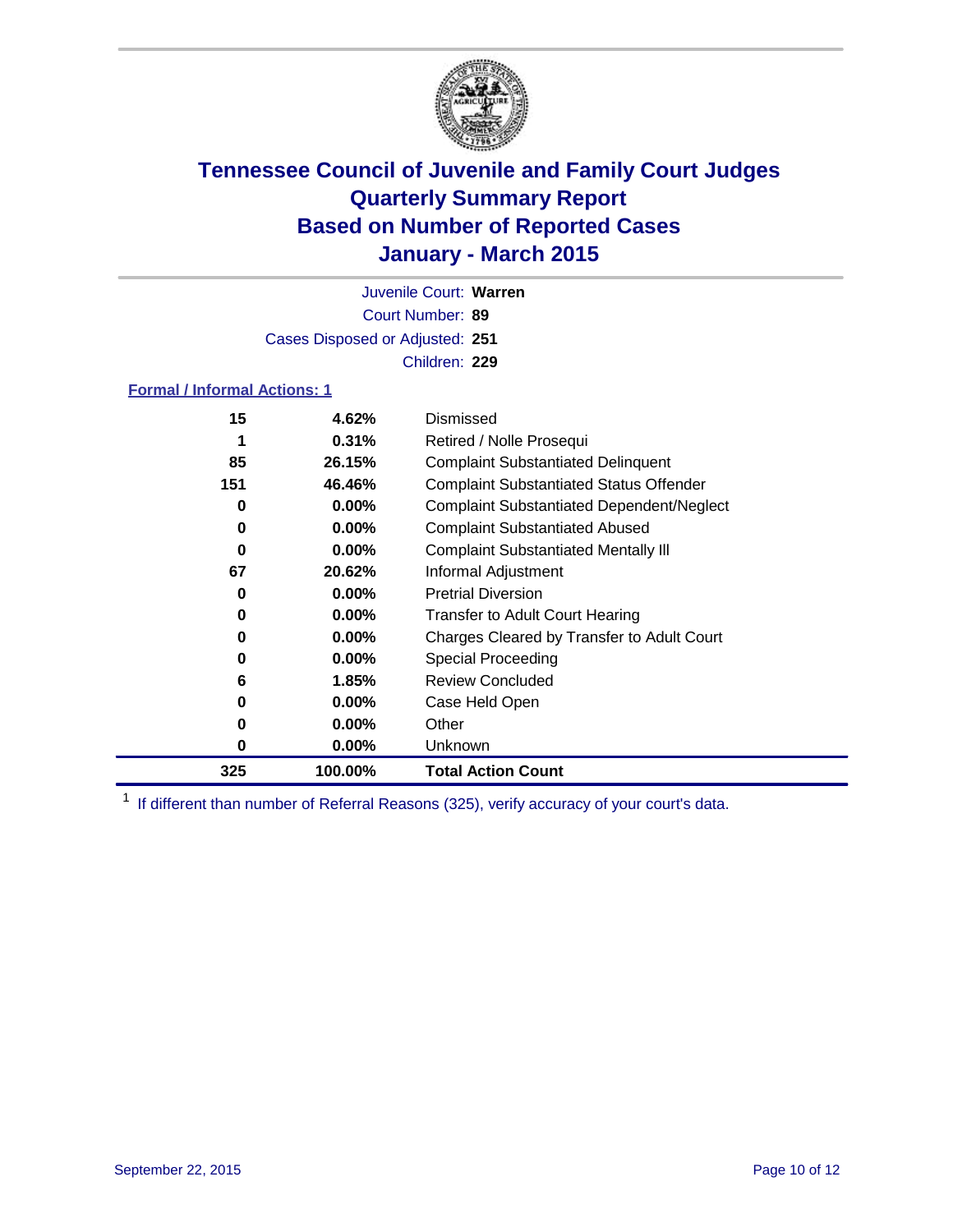

|                       |                                 | Juvenile Court: Warren                                |
|-----------------------|---------------------------------|-------------------------------------------------------|
|                       |                                 | Court Number: 89                                      |
|                       | Cases Disposed or Adjusted: 251 |                                                       |
|                       |                                 | Children: 229                                         |
| <b>Case Outcomes:</b> |                                 | There can be multiple outcomes for one child or case. |
| 7                     | 0.86%                           | Case Dismissed                                        |
| 0                     | 0.00%                           | Case Retired or Nolle Prosequi                        |
| 77                    | 9.41%                           | Warned / Counseled                                    |
| 4                     | 0.49%                           | <b>Held Open For Review</b>                           |
| 17                    | 2.08%                           | Supervision / Probation to Juvenile Court             |
| 0                     | 0.00%                           | <b>Probation to Parents</b>                           |
| 0                     | 0.00%                           | Referral to Another Entity for Supervision / Service  |
| 21                    | 2.57%                           | Referred for Mental Health Counseling                 |
| 19                    | 2.32%                           | Referred for Alcohol and Drug Counseling              |
| 0                     | 0.00%                           | <b>Referred to Alternative School</b>                 |
| 0                     | 0.00%                           | Referred to Private Child Agency                      |
| 47                    | 5.75%                           | Referred to Defensive Driving School                  |
| 0                     | 0.00%                           | Referred to Alcohol Safety School                     |
| 0                     | 0.00%                           | Referred to Juvenile Court Education-Based Program    |
| 48                    | 5.87%                           | Driver's License Held Informally                      |
| 0                     | 0.00%                           | <b>Voluntary Placement with DMHMR</b>                 |
| 0                     | 0.00%                           | <b>Private Mental Health Placement</b>                |
| 0                     | 0.00%                           | <b>Private MR Placement</b>                           |
| 0                     | 0.00%                           | Placement with City/County Agency/Facility            |
| 0                     | 0.00%                           | Placement with Relative / Other Individual            |
| 153                   | 18.70%                          | Fine                                                  |
| 135                   | 16.50%                          | <b>Public Service</b>                                 |
| 0                     | 0.00%                           | Restitution                                           |
| 0                     | 0.00%                           | <b>Runaway Returned</b>                               |
| 46                    | 5.62%                           | No Contact Order                                      |
| 1                     | 0.12%                           | Injunction Other than No Contact Order                |
| 3                     | 0.37%                           | <b>House Arrest</b>                                   |
| 48                    | 5.87%                           | <b>Court Defined Curfew</b>                           |
| 0                     | 0.00%                           | Dismissed from Informal Adjustment                    |
| 0                     | 0.00%                           | <b>Dismissed from Pretrial Diversion</b>              |
| 0                     | 0.00%                           | Released from Probation                               |
| 0                     | 0.00%                           | <b>Transferred to Adult Court</b>                     |
| 0                     | 0.00%                           | <b>DMHMR Involuntary Commitment</b>                   |
| 0                     | $0.00\%$                        | <b>DCS Commitment - Determinate</b>                   |